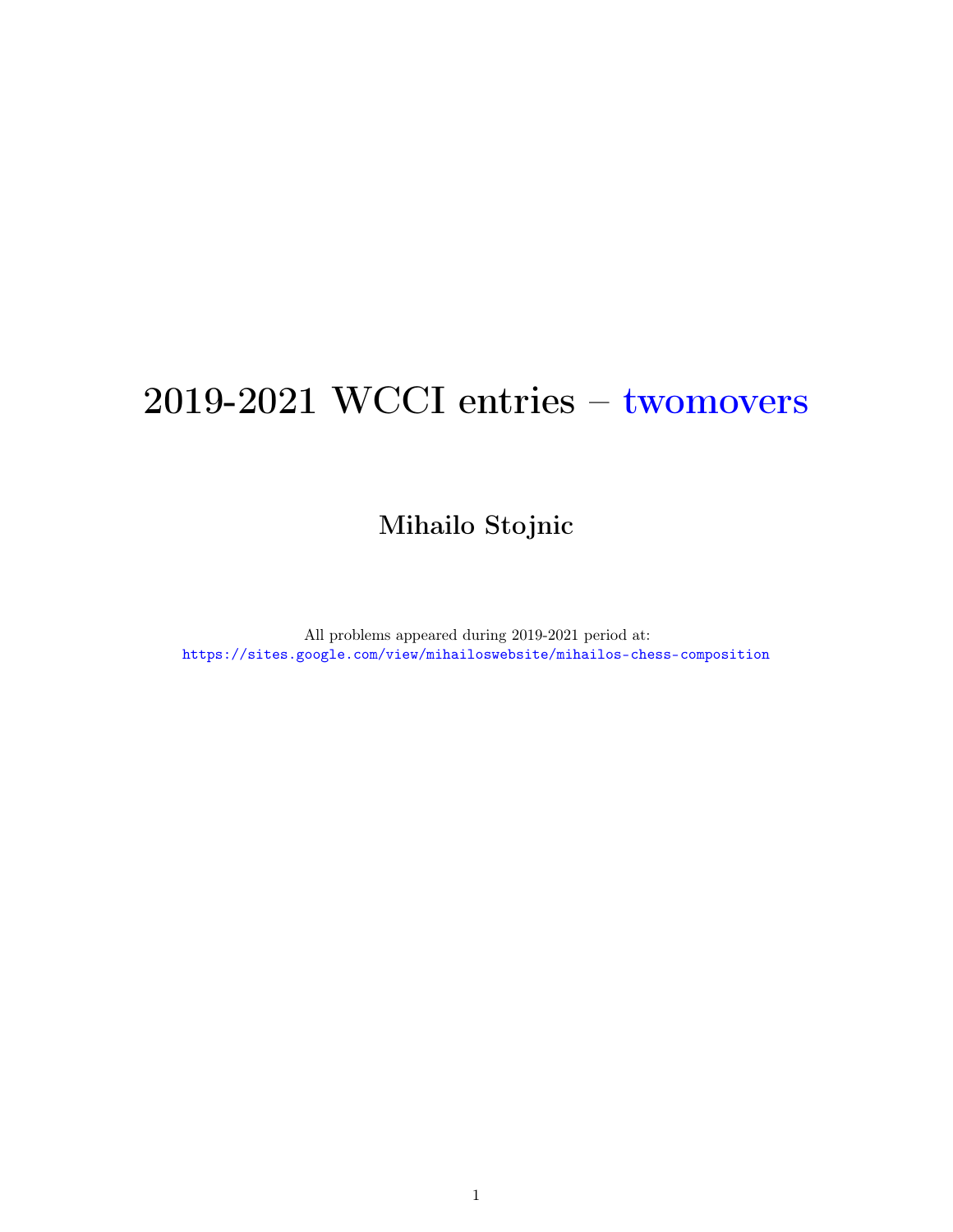1

Mihailo Stojnic 8th FIDE World Cup 2020 1.place – Gold Medal



## Set play:

 $1...$ *\*wvv(\\\geed{\sumpsilong} (a) 2. 2(x)f6  $\neq$  (A) 1... $\mathbf{\ddot{W}}$ f4+ (b) 2.  $\Delta$ xf4 $\neq$ 1... $\mathbf{\ddot{W}}$ xg4 (c) 2.  $\mathbf{\hat{\otimes}}$ f6 $\neq$  (A) 1... $\mathbf{\ddot{W}}$ xe3 (d) 2. $\mathbf{\ddot{W}}$ xe3 $\neq$ 1... **A**xe5 (e) 2.  $\&2 \notin (B)$  (*Theme B - block Somov*) 1... **▲**f2 (f) 2.  $\mathbf{W}$ h1≠  $1...$  Δ xb4 (g)  $2.\mathcal{W}$ xb4≠  $1...$  Wexf5 2.  $\&$  xf5 $\neq$ Thematic try 1:  $1.\&c6? \sim 2.\&f6\neq (A)$ 

1... $\mathbf{\ddot{w}}$ xe3 (d) 2. $\mathbf{\ddot{w}}$ xe3 $\neq$  (*Dombrovskis* from the solution) 1... $\mathbf{\ddot{w}}$ xg4 (c)! (*Dombrovskis* from the set play)

Thematic try 2:  $1.\overline{2c6?} \sim 2.\overline{2c3} \neq (B)$ 1... **A** f2 (f) 2.  $\ddot{\mathbf{w}}$ h1 $\neq$  (*Dombrovskis* from the solution)  $1...$   $b4!$ Solution: 1 $\frac{w}{g}$ g3! zugwang  $1...$  $\mathbf{\ddot{W}} \sim (\mathbf{\ddot{W}} g8)$  (a)  $2.\mathbf{\ddot{W}} f4 \neq$ 1... $\mathbf{\ddot{W}}$ f4 (b) 2. $\mathbf{\ddot{W}}$ xf4 $\neq$ 1... $\mathbf{\ddot{w}}$ xg4 (c) 2. $\mathbf{\ddot{w}}$ xg4 $\neq$ 1... $\mathbf{\ddot{W}}$ xe3 (d) 2. $\mathbf{\&}$ f6 $\neq$  (A) (2. $\mathbf{\&}$ c3 $\neq$  (B)?) 1...  $\clubsuit$ xe5 (e) 2. $\degree$ xe5 $\neq$ 1... **A** f2 (f)  $2.\&2\&3\neq$  (B)  $(2.\&266\neq$  (A)?)  $1...$   $\blacktriangle$  xb4 (g) 2.  $\mathbb{Z}$  d4 $\neq$ 1...₩xf5 2. $\&xf5 \neq (1... \triangle c4 \ 2.\triangle d4 \neq)$ 

**Comment:** A *Dombro-Ideal Ruchlis* combination with black queen corrections and zugzwang. A brief summary:

- There are 6 pure changed mates between the set play and the solution after black thematic defenses (b)-(g), plus another change with repeated mates after  $\ddot{\mathbf{w}}$  random move (a)
- Two Ideal Ruchlis concepts, one after thematic defenses  $(c)$ - $(f)$  and another after thematic defenses  $(a,d,e,f)$ ; the second Ideal Ruchlis is after a pair of **black queen corrective** moves
- Two thematic tries together with the solution complete a full *Dombrovskis* involving transferred thematic mates  $(A,B)$ ; the refutation of the first try completes another Domborvskis effect with the set play
- In both, the set play and the solution, black queen plays three corrective moves followed by different mates; also, 4 changed mates with two of them being repeated and one transferred after  $\mathbf{\mathbf{\Psi}}$  random and corrective moves  $(a)-(d)$
- The  $\mathbf{W}$  zugzwang in the solution after two thematic tries with threats and an additional try, 1. $\&$ xb5? (∼ 2. **a**d3≠) **A**xb4 2. <sup>w</sup>/<sub>3</sub>xb4≠, but 1... **A**c4!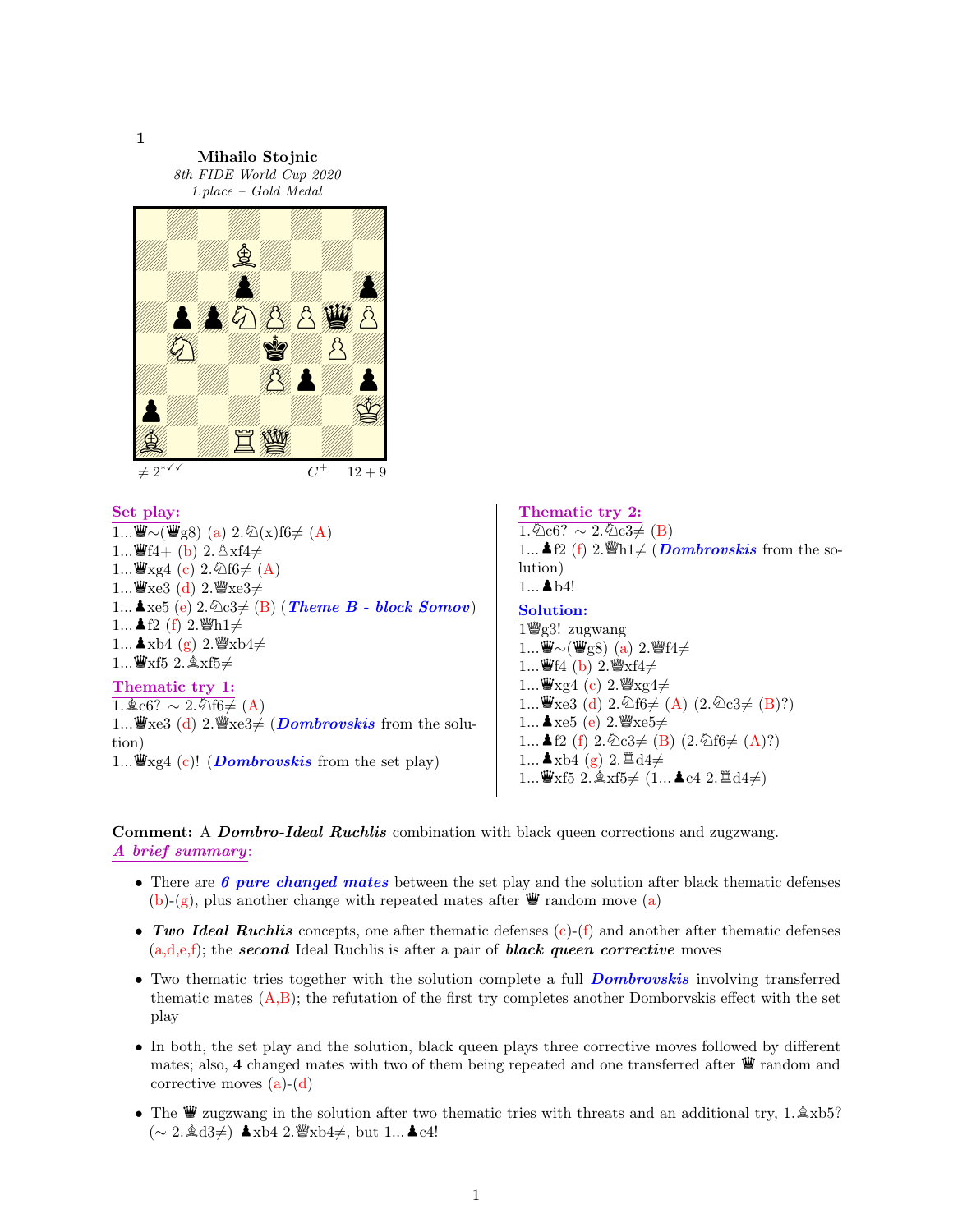

Mihailo Stojnic



#### Set play:

1... $\blacktriangle$ e∼(d) 2. $\blacktriangleright$ e $\ltimes$ (C)/ $\triangleq$ b5(B)≠ 1... $\Delta d7(g)!/\Delta d3(h)!$  2.  $\Delta b5(B) \neq$  (*Secondary* defensive separations against  $2.\mathcal{W}\in\mathcal{5}(\mathcal{C})\neq\mathcal{C}$ 1... $\Delta x f7(a)!/\Delta \text{exc}(1)!$  2.  $\mathcal{C}_c(G)$  (Secondary Dom**brovskis** defenses against  $2.\&b5(B)\neq0$  $1...$  $\blacktriangleleft$ d∼(e) 2. $\triangleq$ d8(A)/ $\Xi$ d6(E)≠ 1... **L**e4(f)! 2.  $\triangle$ d8(A)  $\neq$  (**Secondary** defensive separation against  $2.\mathbb{Z}\text{d}6(E)\neq$ 1... $\Delta \text{dxc4(b)}$ ! (*Secondary Dombrovskis* defense/ refutation against both,  $2.\text{Qd8}(A) \neq$  and  $2.\text{Zd6}(E) \neq 0$ Thematic try 1:  $1.\,\&\,\text{xb4?}~\sim 2.\,\text{Wc5(C)}\neq$ 1... $\blacktriangle$ e4(f) 2. $\triangle$ d8(A) $\neq$ 1... $\Delta d7(g)/\Delta d3(h)$  2.  $\Delta b5(B) \neq (1... \Delta d7(g)/\Delta d3(h))$ are now **primary** defenses against  $2.\mathscr{C}\text{C}(\mathrm{C})\neq0$  $1...$   $\mathbb{Z}$ <sub>x</sub>b4! Thematic try 2:  $1.\overline{\&\,\mathrm{a4?}\sim 2.\,\&\,\mathrm{b5(B)}}\neq$ 1... $\Delta \text{xf7(a)}/\Delta \text{exc4(i)}$  2.  $\mathscr{C}(\text{C}) \neq (1...\Delta \text{xf7(a)}$  is now a **Primary Dombrovskis** defense against 2.  $\&\text{b5(B)}\neq$ 

1...  $\Delta dxc4(b)$  2.  $\Delta d8(A) \neq (Dombrovskis \text{ mate})$  $1...$  \$b7(c)!

## Solution:

 $1.\text{\textdegree}$ e4! ∼ 2. $\text{\textdegree}$ d8(A)≠ 1... $\blacktriangle$ xf7(a) 2. $\triangleq$ b5(B) $\neq$  (*Dombrovskis* mate) 1... $\Delta dxc4(b)$  2.  $\mathscr{C}5(C) \neq (1... \Delta dxc4(b))$  is now a **Primary Dombrovskis** defense against  $2.\textcircled{d}8(A)\neq$ 1...  $\&b7(c)$  2.  $\&b7(D) \neq$ (Thematic try 2 and the solution complete a threefold  $Shedey-Lacny$ 

Thematic try 3:

 $1.\text{\textdegreeled{2}}\approx 2.\text{\textdegreeled{2}}\neq 1.$  $(1...$   $\bullet$  g6 2.  $\&$  b5(B) $\neq$ )  $1...\Delta b7(c)/\Delta dxc4(b)/\Delta xf7/(a)!$ Thematic try 4:  $1.\text{\textdegree$\triangleleft}$  2.  $\text{\textdegree$\triangleleft}$  d8(A)/ $\text{\textdegreeled{\%}}$ c7≠ 1... $\Delta x f7(a)$  2.  $\Delta b5(B) \neq$  $(1...\triangleleft \csc(4i) 2.\triangleleft 8(A)\neq)$ 1... $\Delta b7(c)/\Delta dxc4(b)!$ (Together with try 2 and the solution these two additional tries complete a threefold **gradual refu**tations reduction with changed mates on refutations being reduced)

Comment: A *Shedey-Lacny* and a *complete cycle* of white threatening and mating moves combined with gradual refutations reduction with changed mates on the refutations being reduced, cyclic pseudo Le Grand, and various corrective and Dombrovskis effects. A brief summary:

- Try 2 and the solution threefold  $Shedey\text{-}Lacny$
- Tries 1, 2, and the solution complete threefold cyclic change of white threatening and mating moves (∼C/AB,∼B/CA,∼A/BC)
- 3× transformation from secondary to primary defense  $-1...$   $\Delta d7(g)/\Delta d3(h)$ , 1... $\Delta x f7(a)/\Delta e$  xc4(i), 1... $\Delta d \text{xc4}(b)$  (two of these  $(1... \Delta x f7(a))$  and  $1... \Delta d \text{xc4}(b)$ ) are from the Shedey-Lacny complex and are of the Dombrovskis type as well)

 $\rightarrow$  Continued on the next page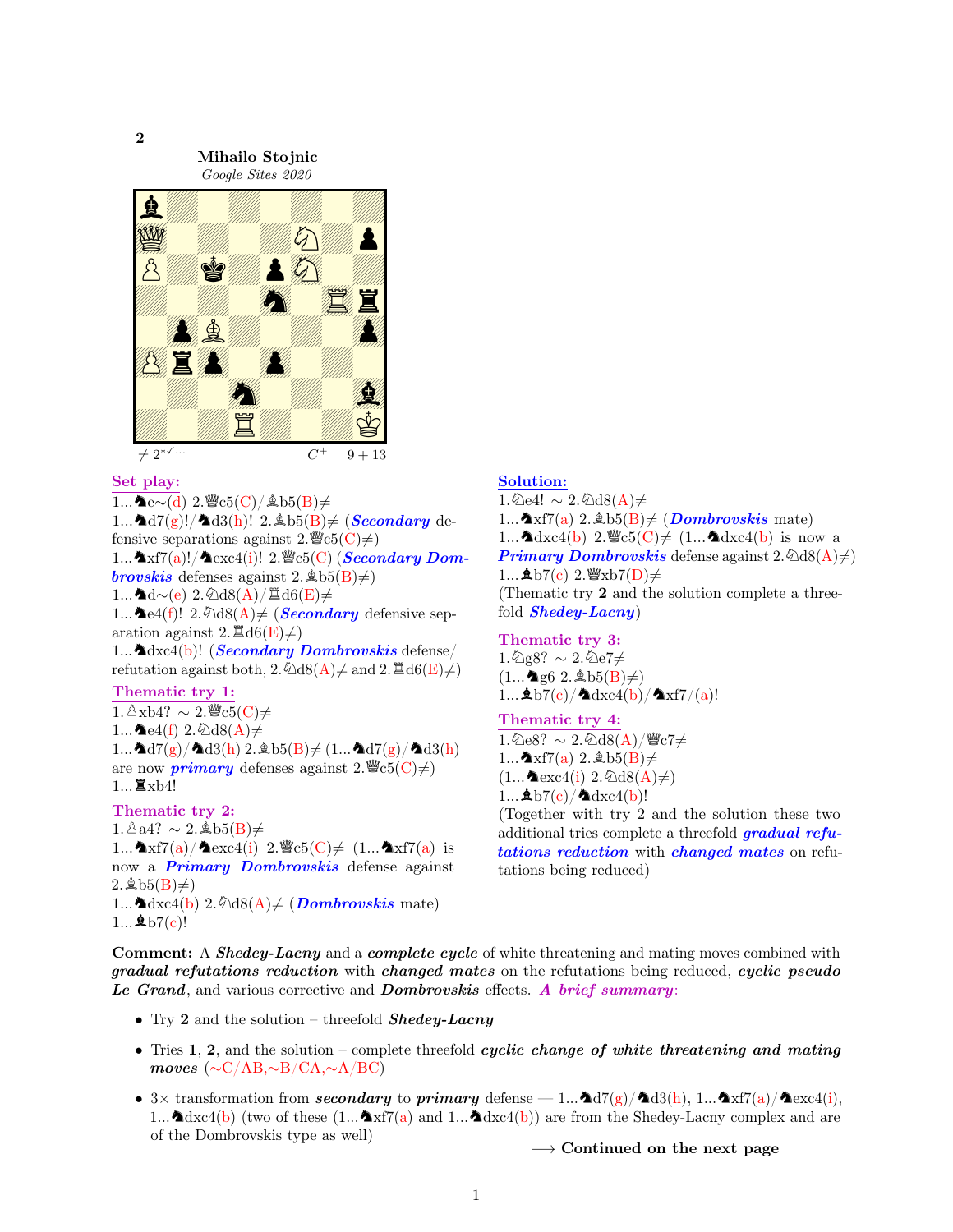- Additional thematic tries  $3$  and  $4$ , thematic try  $2$ , and the solution gradual refutations reduction with *changed mates* on the refutations being reduced; the refutations being reduced and their corresponding mates are: (aB) (thematic try 4); (aC,bA) (thematic try 2); (aB,bC,cD) (the solution); out of 6 gradually introduced mates  $(B - try 4, CA - try 2, BCD - the solution)$  5 are *changed* or transferred
- The solution and tries 2 and  $1 cyclic$  pseudo Le Grand (cyclic change of white threats and mates  $(AB/BC/CA)$  after three *different* black defenses  $(a,i,f)$  resulting in the following form: ∼AaB,∼BiC,∼CfA).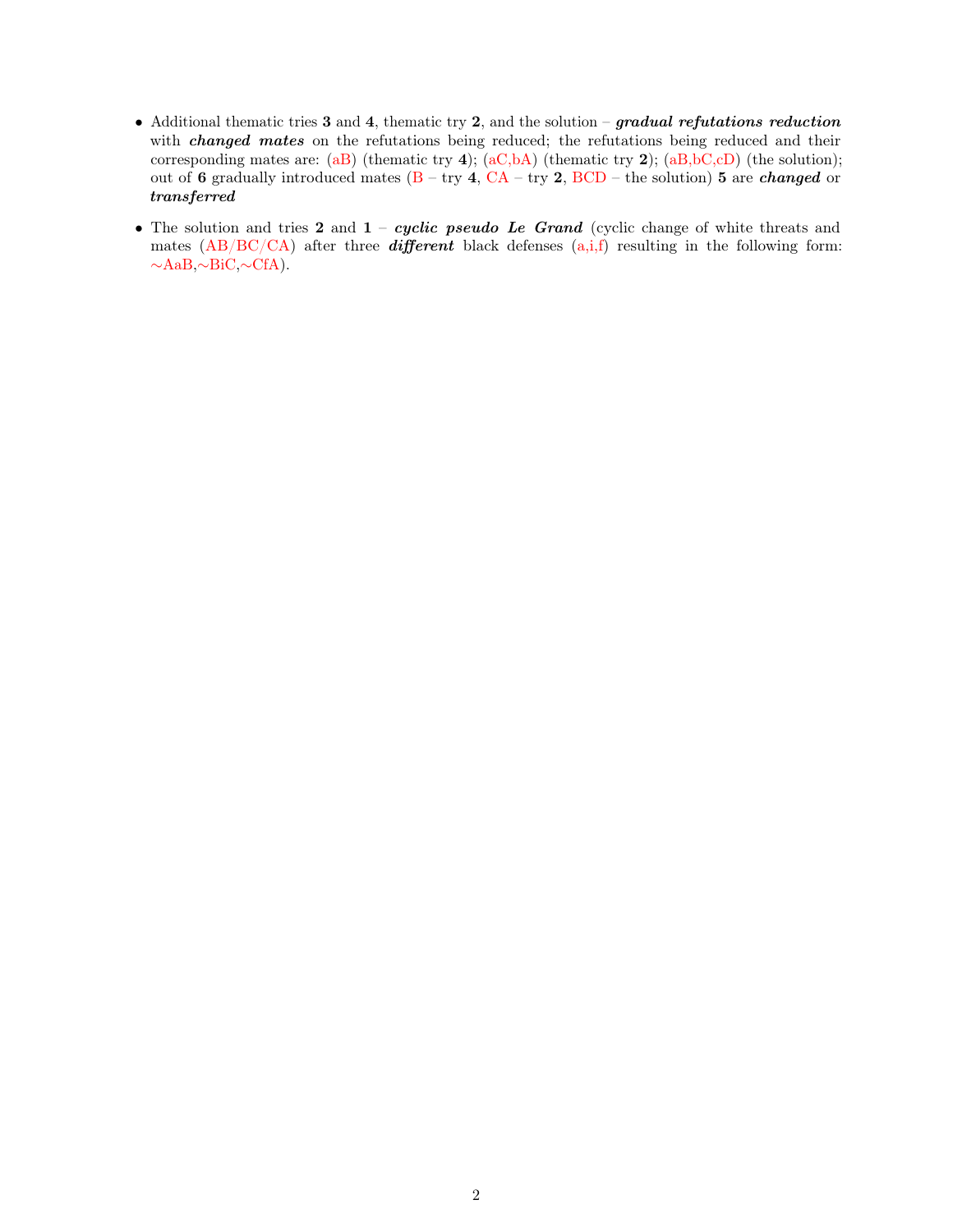Google Sites 2020 E ZAPOK 0Z0O0SPZ ZNZ0m0Z0 0Z0Z0Z0Z William Party William B  $\neq 2^*$   $C^+$  $11 + 7$ Set play:  $1...\mathbf{\ddot{W}}e7(a)(\mathbf{\ddot{W}}\sim) 2.\mathbf{\ddot{W}}(x)e7\neq$ 1... $\mathbf{\ddot{W}}$ xf7(b)! 2. $\mathbf{\ddot{W}}$ xf7 $\neq$  (black correction) 1... $\ddot{\mathbf{\Psi}}$ xd6(c)! 2. $\hat{\mathbb{Q}}$ xg7(A) $\neq$  (black correction; Secondary Dombrovskis mate) 1...  $\Delta d5(d)$  2.  $\Xi$ e4(B)  $\neq$  (Theme B2 – block Somov) 1...  $\mathbf{\Xi}$ b7(e) 2. $\mathbf{\Im}xc5(C) \neq$ 1... $\triangleq$ f5(f) 2.  $\triangleq$ xf5 $\neq$  $1...\n *w*xe8(h)!$ Solution: 1.  $\mathscr{W}$ xc5! ∼ 2. ⊘c7≠  $1...\mathbf{\ddot{W}}e7(a)$   $2.\mathcal{Q}_{Xg7}(A) \neq$ 1... $\mathbf{\ddot{W}}$ xf7(b)! 2. $\mathbf{\ddot{\Xi}}$ e4(B) $\neq$  (black correction) 1... $\mathbf{\Psi}_{\text{Xd6}}(c)$ ! 2. $\mathbf{\Psi}_{\text{Xd6}}\neq (black\,\,correction;\,Secondary\,\,Dom$ **brovskis** defense against  $2.\overline{\otimes} \text{Xg7}(A) \neq 0$ 1... $\triangle 45(d)$  2.  $\triangle x d5 \neq$  $1...$ 置b7(e)  $2.\n$ se5 $\neq$ 1...  $\triangle 15(f)$  2.  $\triangle xd5 \neq$ 1... $\mathbf{\Xi} \text{xc5(g)} + 2.\mathbf{\&} \text{xc5(C)} \neq$  $1...$ 曾xe8(h)!  $2.\triangle$ xe8曾/ $E \neq$ (The set play and the solution complete a **Super corrective** Ideal Ruchlis after a triplet of black corrections)

Comment: A Super corrective Ideal Ruchlis – a synthesis of the Velimirovic black corrective Ideal Ruchlis and the **Secondary Dombrovskis black corrective** Ideal Ruchlis. Basically, this synthesis assumes a specific Ideal Ruchlis after a random and two black corrective defenses. To the best of my knowledge this is the very first presentation of this concept in a standard orthodox  $\neq 2$  set-to-actual play setup. Overall,  $6+5$  changed mates with an additional Ruchlis type mate transfer and a sacrificial check-allowing key. A brief summary:

- A *Super corrective Ideal Ruchlis* after black defenses  $(a)-(d)$  this concept is a synthesis of two different types of the Ideal Ruchlis with black corrections: 1) the Velimirovic black corrective Ideal Ruchlis which assumes transfer of the two white thematic mates from a random and a corrective black move in one of the phases to the two remaining Ideal Ruchlis black defenses in the other phase; and 2) the **Secondary Dombrovskis black corrective** Ideal Ruchlis which assumes that one of the two Ideal Ruchlis mate transfers happens from a random to a corrective black move; realizing this concept requires that at least *three* black defensive moves are by the *same* piece; moreover, there has to be *one* random and two corrective moves; here, one has the black corrections triplet, 1... $\mathscr{L}_2(\mathbf{a})(\mathscr{L}_\sim)$ , 1... $\mathbf{\Psi}$ xf7(b)!, and 1... $\mathbf{\Psi}$ xd6(c)! and two white transferred mates, 2. $\mathcal{D}$ xg7(A) $\neq$  and 2. $\mathbb{E}$ e4(B) $\neq$
- An additional change of mate after 1...  $\mathbb{E}b7(e)$  and another one with a repeated mate after 1...  $\blacktriangle 15(f)$ ; overall, there are  $6+5$  changed mates after black thematic defenses (a)-(f)
- One of the additionally changed mates from the set play,  $2.\&\text{xc5}(C) \neq 0$ , appears also as a **Ruchlis** type transferred mate in the solution after check  $1...$ **Z** $xc5(g)+$
- The fourth overall (and the third corrective) black queen's move, 1... $\mathbf{\ddot{w}}$ xe8(h)!, is the only set play queen's move with unprovided mate; in the solution it is followed by the new mate 2.  $\triangle \text{xe8} \dddot{\mathcal{F}}$ ; also, one has a sacrificial check-allowing key.

1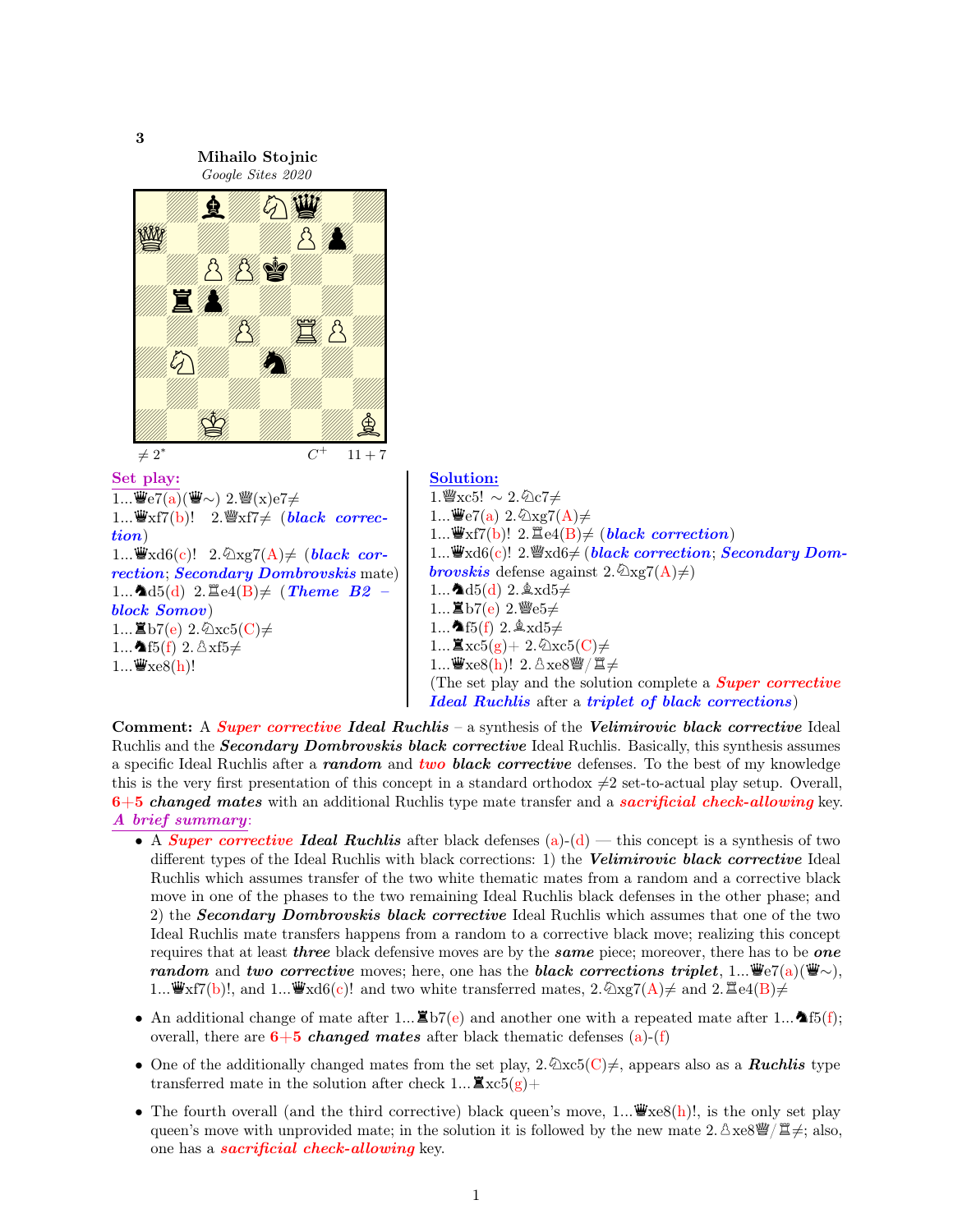

Mihailo Stojnic Google Sites 2020



 $13 + 10$ 

## Set play:

 $1...$  $\mathbf{\Sigma}$ b∼(e) 2. $\mathcal{Q}$ g6(B)/ $\mathcal{Q}$ e6(C)≠ 1...  $\mathbb{Z}$ xf3(a)! 2.  $\mathbb{Z}$ e6(C) $\neq$  (*Secondary Dombrovskis* defensive separation against  $2.\textcircled{2g6}(B)\neq$ 1...  $\mathbb{E}e3(c)!$  2.  $\mathbb{Q}g6(B) \neq$  (*Secondary* defensive separation against  $2.\mathcal{W}\in\mathcal{6}(C)\neq$  $1...$   $\Delta \sim$ (f) 2.  $\Delta$ f4(A)≠ 1...  $\Delta x e7(b)$ ! (*Secondary Dombrovskis* defense/ refutation against 2.  $\Delta f_4(A) \neq$ 1...  $\triangle$ d6(d)! (*Secondary Dombrovskis* defense/ refutation against 2.  $\Delta f_4(A) \neq$ 1... $\ddot{w}d4(g)/\ddot{w}xf1$  2.  $\&(x)d4\neq (2.\ddot{w}(x)d4\neq?)$ Thematic try 1:  $1.\text{\textcircled{a}}$ f4? ∼ 2. $\text{\textcircled{a}}$ eg $6(B)/\text{\textcircled{a}}$ fg $6\neq$  (Flight-giving try) 1...  $\triangle$  xg4(h) 2.  $\textcircled{1}$ fg6 $\neq$ 1...  $\mathbf{L} \times \mathbf{f}(\mathbf{j})$  2.  $\mathbb{Q} \times \mathbf{g}(\mathbf{B}) \neq$ 1... $\&$  xe7(b) 2.  $\&$  e6(C)  $\neq$ 1... $\mathbb{Z}$ xf3(a)! (*Dombrovskis* refutation against 2. $\mathbb{Q}$ eg6(B) $\neq$ ) Thematic try 2:

 $1.\mathcal{C}$ 6? ∼ 2.  $\Delta f4(A)/\Delta g6(B) \neq$ 1...  $\blacktriangle$  xg4(h) 2.  $\Delta f4(A) \neq$  (*Hannelius* mate) 1... $\mathbf{\ddot{w}}\mathrm{d}4(g)/\mathbf{\ddot{w}}$ xf1 2. $\mathbf{\&}g6(B)\neq$  (*Hannelius* mate) 1... $\&$  xe7(a) 2.  $\Delta f4(A) \neq$ 1...  $\triangleq$  f4(i) 2.  $\textcircled{2}$ g6(B) $\neq$ 1... $\mathbb{E}e3(c)/\mathbb{A}d6(d)!$  (Dombro-Hannelius refutations)

# Thematic try 3:

 $1.\Delta$ d8 $\textcircled{2?}$  ~ 2.  $\textcircled{2}$ e6(C)≠ 1...  $\Delta d6(d)$  2.  $\Delta f4(A) \neq (Dombrovskis/Dombro-Han$ nelius mate) 1... $\mathbb{E}e3(c)$  2.  $\mathbb{Q}g6(B) \neq$  (Dombro-Hannelius mate)  $1...$  $\Xi$ a $6!$ (Bivalve defenses)

Thematic try 4:  $1.\Delta$ d8 $\mathbb{Z}$ ? ∼ 2. $\mathbb{Q}$ g6(B)≠ 1... $\mathbf{\Xi} \times 3(a)$  2.  $\mathbf{\Psi} = 6(C) \neq (1... \mathbf{\Xi} \times 13(a))$  is now a **Primary Dombrovskis** defense against  $2.\mathcal{Q}_{\mathcal{Q}6}(B)\neq$ 1...  $\clubsuit$ xe7(b) 2.  $\triangleq$ f4(A) $\neq$  (*Dombrovskis* mate) 1...  $\triangle$ d6(d) 2.  $\angle$ xd6(D) $\neq$  $1...$ 眞a7 2. $\Xi$ d5≠ 1...  $\blacktriangle_{\text{Xg4}}(h)$ ! (1...  $\blacktriangle_{\text{Xg4}}(h)$  is a *Hannelius* defense/refutation against  $2.\textcircled{2g6}(B)\neq$ 

# Solution:

1.  $\textcircled{2g5!} \sim 2.84(A) \neq$  (Flight-giving key) 1... $\mathbf{\Xi}_{\mathrm{X}}(a)$  2.  $\mathbb{Q}_{\mathrm{g6}}(B) \neq (\textbf{Dombrovskis mate})$ 1...  $\& \text{xe7(b)}$  2.  $\text{We6(C)} \neq (1... \& \text{xe7(b)}$  is now a Primary Dombrovskis defense against  $2.\triangle$  f4(A) $\neq$ )  $1...$  $\ddot{w}d4(g)/\ddot{w}xf1$  2. $\ddot{w}(x)d4\neq (2.\&(x)d4\neq?)$  $(1...\ddot{\mathbf{w}}d4(g)$  is a *Hannelius* defense against  $2.\triangle$  f4(A) $\neq$ ) 1... **\$**f4(j) 2.  $\text{Qg6}(B) \neq$ 1...  $\triangleq$  f4(i) 2.  $\cong$  e6(C) $\neq$ (Thematic try 4 and the solution complete a threefold  $Shedey-Lacny$ )

Comment: A threefold *Shedey-Lacny*, a complete  $3\times3$  cycle of white threatening and mating moves, 3× threefold cyclic pseudo Le Grand, Dombrovskis, Hannelius, Dombro-Hannelius, Zagoruiko, flight-giving try and key, and a plenty of changed mates.  $\longrightarrow$  Continued on the next page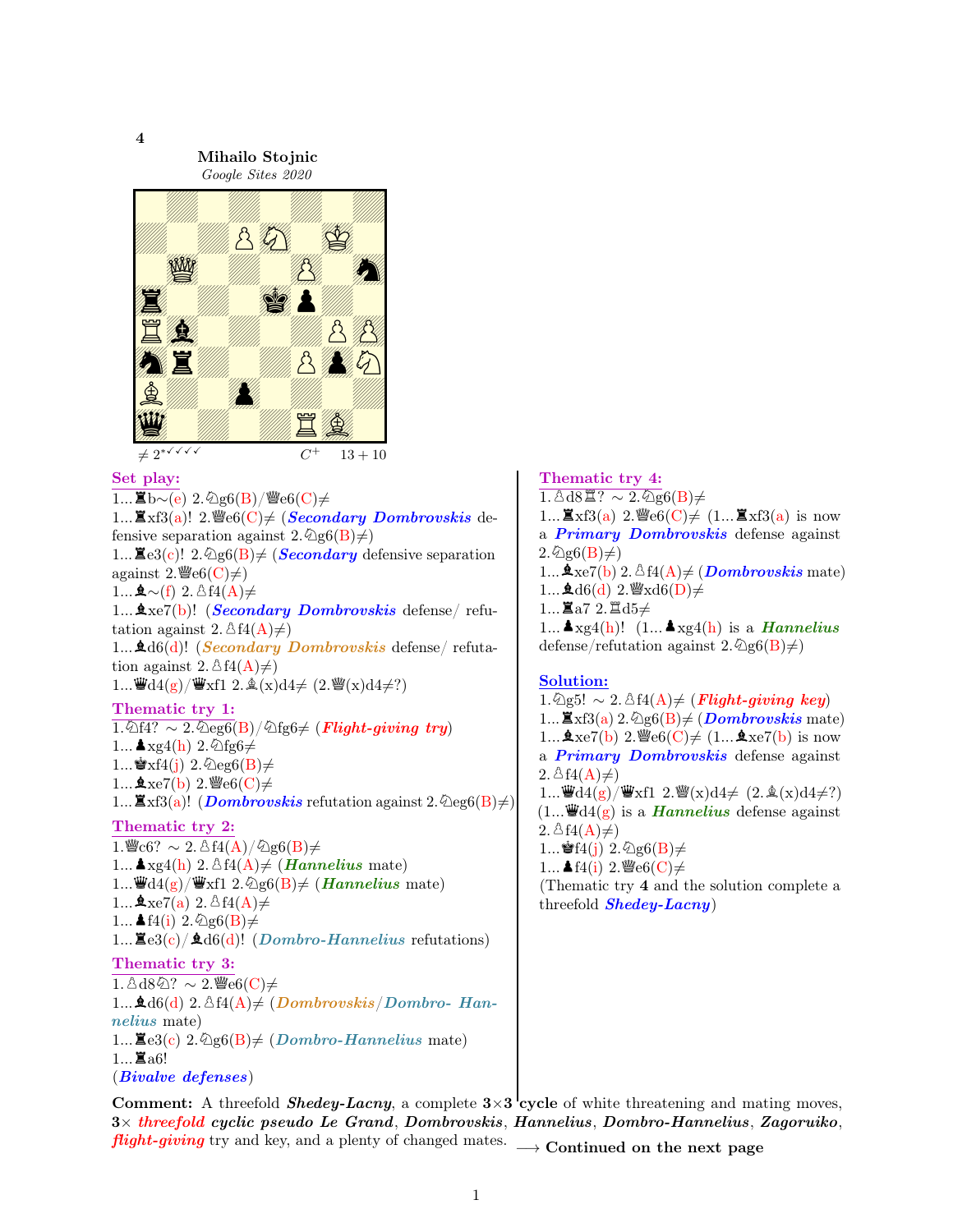### A brief summary:

- Thematic try 4 and the solution a threefold  $Shedey-Lacny$
- Tries 3 and 4 and the solution 3×3 cycle of white threatening and mating moves ( $\sim$ C/AB,  $\sim$ B/CA,  $\sim$ A/BC)
- Tries 1, 3, and the solution threefold cyclic pseudo Le Grand (∼BbC,∼CdA,∼AaB)
- Try 3, the solution, and try 4 threefold cyclic pseudo Le Grand ( $\sim$ CdA, $\sim$ AjB, $\sim$ BaC)
- Tries 3, 4, and the solution threefold cyclic pseudo Le Grand (∼CcB,∼BbA,∼AiC)
- The first two of the three cyclic pseudo Le Grands are of the same type (with respect to the order of the threatening and mating moves) whereas the third one has the exactly reversed order
- Tries 3 and 4 and the solution the above mentioned  $3\times3$  cycle of white threatening and mating moves is also a complete  $3\times3$  pseudo Shedey-Lacny with 6 different black defenses (d), (c), (a), (b), (j), (i) (∼CdAcB,∼BaCbA,∼AjBiC)
- The set play, thematic try 4, and the solution complete **Secondary Dombrovskis** with black thematic defenses  $((a)$  and  $(b)$ ); due to the presence of the Shedey-Lacny, thematic try 4 and the solution also contain a complete  $Primary$  Dombrovskis with the same black defenses
- Thematic tries 2, 4, and the solution complete **Hannelius** with black thematic defenses  $(g)$  and  $(h)$ ; also the set play and try 1 contain additionally changed mates on  $(g)$  and  $(h)$ , respectively
- Thematic tries 2 and 3 Dombro-Hannelius in a two threats  $((A)$  and  $(B))$  two refutations/defenses  $((c)$  and  $(d))$  form
- The set play, thematic try 2, and the solution Zagoruiko  $3\times1$  after 1... $\ddot{\mathbf{w}}\mathbf{d4(g)}$
- The set play and thematic try  $3$  Dombrovskis (in a secondary form) after 1...  $\mathbf{\hat{A}}d6(c)$ ; additionally changed mate after 1...  $\triangle 16(d)$  in thematic try 4
- The set play and thematic tries 1 and  $4 -$  Dombrovksis trifecta (1...  $\mathbb{E} \times S(a)$ ) is the secondary defense, refutaion, and the primary defense against  $2.\text{Qg6}(B)\neq$ ; in the solution 1...  $\mathbb{Z}x3(a)$  is followed by  $2.\text{\textcircled{a}}(B)\neq$
- Thematic try  $3$  complete *diagonal/lateral analogy* in two balck/white *bivalve* thematic defenses 1...  $\mathbb{E}e3(c)$  and 1...  $\mathbb{E}d6(d)$  (lateral move 1...  $\mathbb{E}e3(c)$  closes the diagonal g1-d4 and opens the diagonal a2-d5 whereas the *diagonal* move 1...  $\mathbf{\hat{A}}d6(d)$  closes the *lateral* line b6-e6 and opens the *lateral* line a4-e4)
- 3× Ruchlis type mate transfer (each of the three white thematic mates  $2.\Delta f4(A)\neq$ ),  $2.\Delta g6(B)\neq$ ), and 2. $\mathscr{L}(\mathbb{C})\neq$ , is Ruchlis transferred)
	- tries 3 and  $4 (dA; dD, bA)$
	- try 2 and the solution  $(iB; iC, jB)$
	- try 4 and the solution  $(aC; aB, bC)$
- Flight-giving try 1.  $\triangle 4$ ? and flight-giving key 1.  $\triangle$ g5!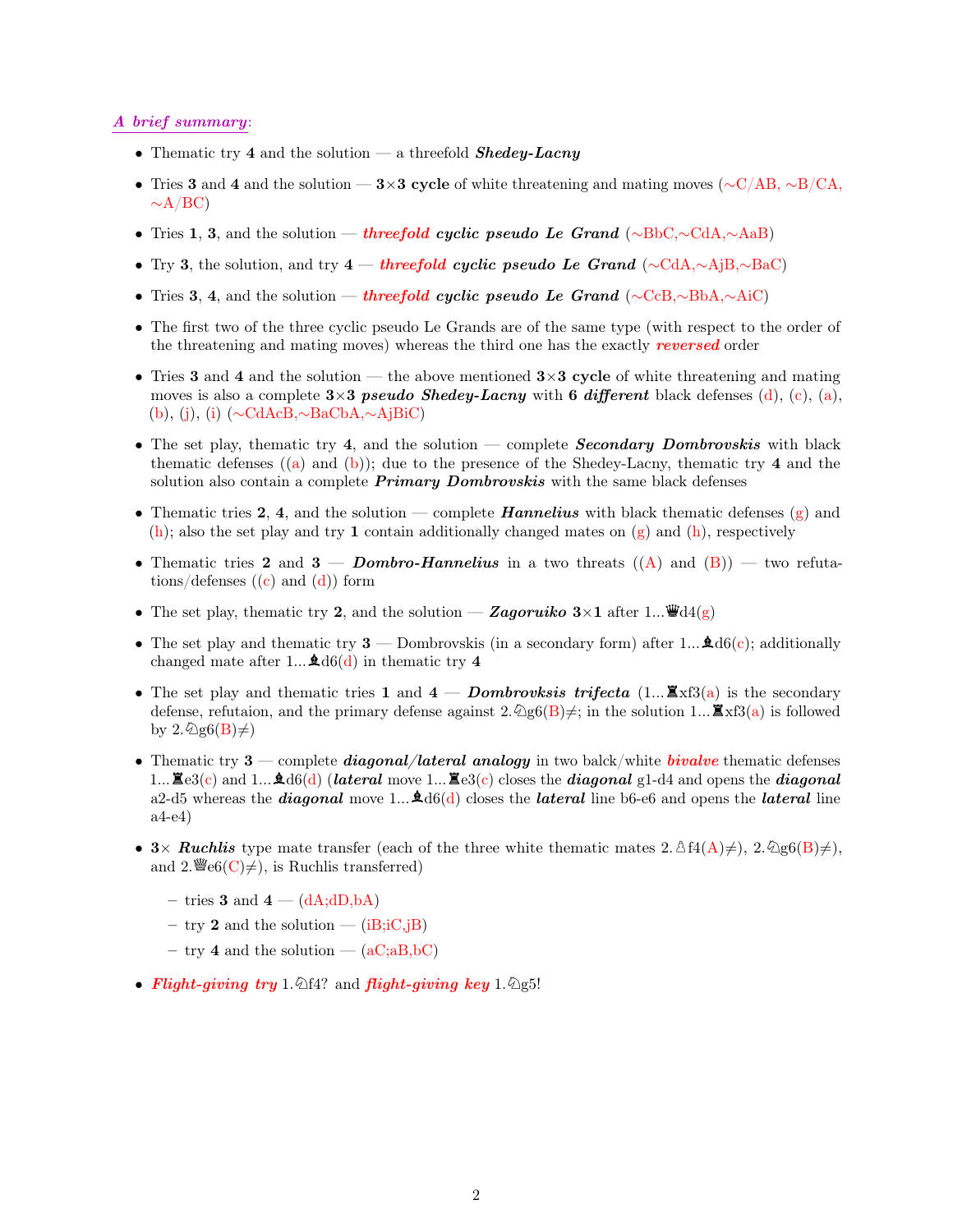

#### Set play:

 $\overline{1...\mathbf{\&}\sim\!{\rm (e)}}$  2.  $\mathbb{Z}\text{xb5(A)}\neq$ 1...  $\mathbf{\hat{\Phi}}$ xb2(b)! (*Secondary Dombrovskis* defense/ refutation against  $2.\Xi$ xb5(A) $\neq$ )  $1...$  $\mathbf{\mathbb{E}}$ b∼(f)?? 2. $\mathbf{\mathbb{Q}}$ a4(B)/ $\mathbf{\mathbb{A}}$ xb4(D)≠ 1... $\Xi$ a5(c)! 2. $\&$ xb4(D) $\neq$  (*Secondary* defensive separation against  $2.\overline{\otimes}a4(B)\neq)$  $1...$   $\mathbb{Z}$ xb $6(a)!$  (*Secondary Dombrovsksi* defense/ refutation against  $2.\overline{\bigcirc}$  a4(B) $\neq$  (and secondary defense/refutation against  $2.\&\text{xb4}(D)$  as well)

Thematic try 1:  $1.\overline{^2}$ e3? ∼ 2. $\overline{^2}$ a4(B)≠ 1... $\mathbf{\Xi}_{\mathrm{X}}$ b6(a) 2. $\mathcal{C}_{\mathrm{0}}$ d5(C) $\neq$  (1... $\mathbf{\Xi}_{\mathrm{X}}$ b6(a) is now a *Primary* **Dombrovskis** defense against  $2.\overline{\&}$  a4(B) $\neq$ ) 1...  $\Delta x b2(b)$  2.  $\mathbb{Z} x b5(A) \neq (Dombrovskis \text{ mate})$ 1... $\mathbf{\Xi}$ a5(c) 2. $\&$ xb4(D) $\neq$  $1...\triangle$ xe3(d) 2. $\triangleq$ xb5(A) $\neq$  $1...$   $\blacktriangle$  ec6!

Solution:

 $1.\n\&c7! \sim 2.\n\mathbb{I}\times55(A) \neq$ 1... $\mathbf{\Xi}_{\mathrm{X}}$ b $6(a)$  2. $\mathcal{Q}_{\mathrm{a}}$  $4(B) \neq (Dombrovskis \mathrm{mate})$ 1... $\mathbf{\&}\mathrm{xb2(b)}$  2. @d5(C)  $\neq$  (1... $\mathbf{\&}\mathrm{xb2(b)}$ ) is now a **Primary Dombrovskis** defense against  $2.\Xi$ xb5(A) $\neq$ ) 1...  $\mathbf{\Xi}_{a5(c)}$  2.  $\&$   $xb4(D) \neq$ (Thematic try 1 and the solution complete a threefold  $Shedey-Lacny$ Additional details: (logical  $E$ b6 attack)  $1.\Xi\hbox{h}6(\Xi\hbox{b}\sim6)? \sim 2.\Psi\hbox{xb}5\neq 1...\blacktriangleleft g6/\Xi\hbox{xb}7!$ 1. $E$ f6!? ∼ 2. $E$ xb5≠ 1... $\mathbf{\Xi}_{\mathrm{xb6(a)}}$  2.  $\mathbb{\Delta}$ a4(B) $\neq$ 1...  $\mathbf{\Xi}_{a5(c)}$  2.  $\&$   $xb4(D) \neq$ 

 $1...$  $\Xi$ xb7!  $1.\Xi$ xb5+!!? 1... 166! 2.  $\ddot{\mathbf{w}}$ d5 $\neq$ ? ke7!(*pinned mate fails*) or 2. $\&$ xb4(D) $\neq$ ?  $\&$ e6!(*pinned mate fails*)

Comment: A threefold **Shedey-Lacny** combined with black corrections, and a transformation from secondary to primary Dombrovskis effects in a light position with no white pawns (and only one black pawn). A brief summary:

- Try 1 and the solution a threefold **Shedey-Lacny**
- The set play, try 1 and the solution transformation from the secondary to the primary Dombrovskis defense of both thematic moves 1...  $\mathbf{\Xi}_{\mathbf{X}}$  and 1...  $\mathbf{\Lambda}_{\mathbf{X}}$  b2(b)
- Complete conceptual analogy and a *reciprocal* change of roles between 1... $\mathbf{\mathbb{E}} \times b(1a)$  and 1... $\mathbf{\mathbb{E}} \times b(2(b))$ throughout the entire mechanism
- Light position with *no white pawns* (white aristocrat) and only one black pawn.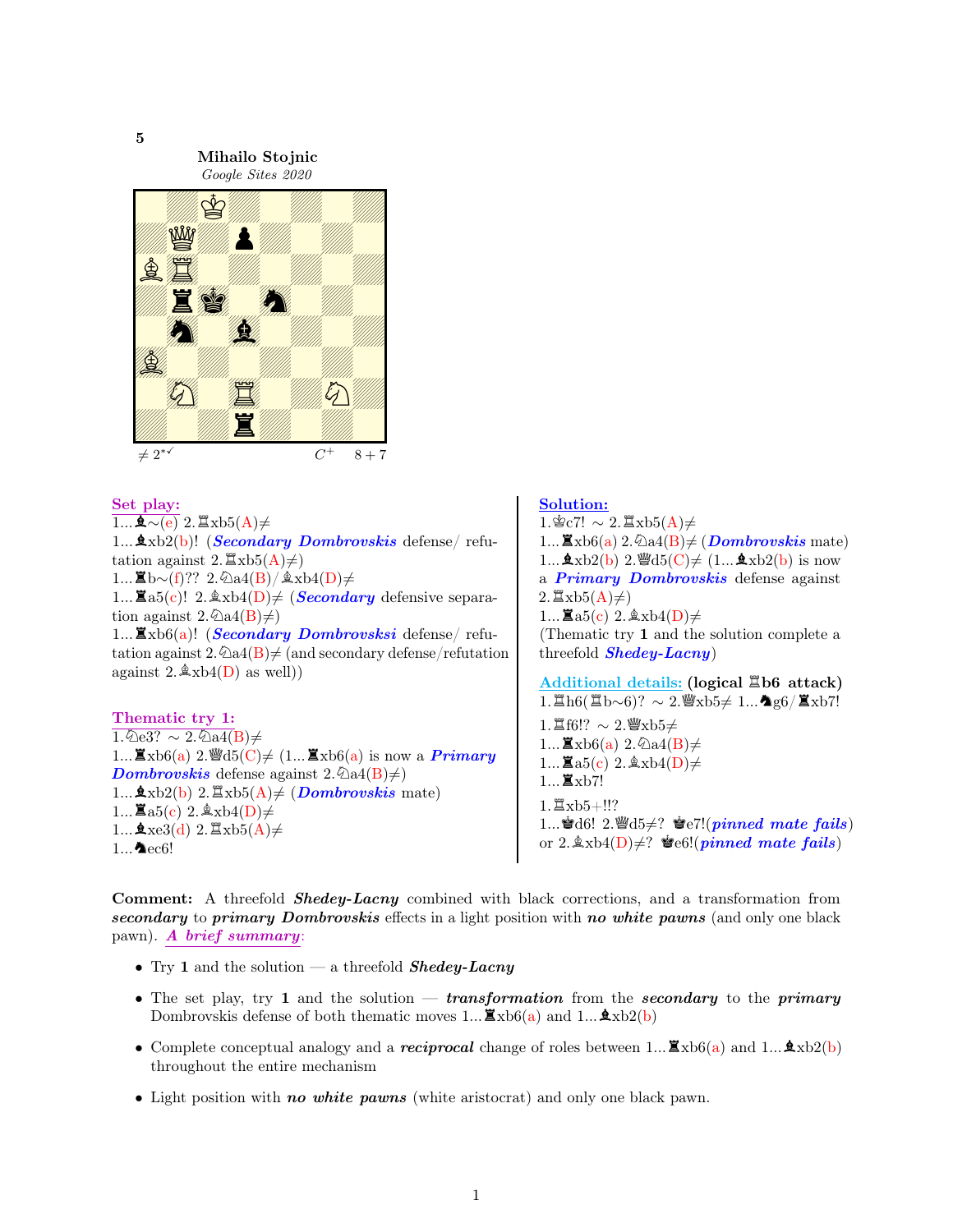6

Mihailo Stojnic

Google Sites 2020



 $11 + 9$ 

# Set play:

 $\overline{1... \clubsuit \sim(h)}$  2.  $\triangleq e6(A) \neq$ 1...  $\Delta$ xe4(b)! (*Secondary Dombrovskis* defense/ refutation against  $2.\triangleleft e6(A) \neq 0$  $1...$   $\mathbb{Z}$  g∼(i) 2.  $\textcircled{1}$ f6(B)≠ 1... $\mathbb{Z}_{X}$ g4(a)! (Secondary Dombrovskis defense/ refutation against  $2.\textcircled{f}6(B)\neq$ 1...∧b∼ 2. $\mathscr{W}(x)c5(G)$ ≠

Thematic try 1:

1.  $\text{C}$ 67? ~ 2.  $\text{O}$ f6(B)≠ 1... $\mathbb{Z} \times g4(a)$  2.  $\mathbb{Z} \times c6(C) \neq (1... \mathbb{Z} \times g4(a))$  is now a *Primary* **Dombrovskis** defense against  $2.\mathcal{Q}(6)(B) \neq 0$ 1...  $\Delta x e4(b)$  2.  $\Delta e6(A) \neq (Dombrovskis \text{ mate})$  $1...$ うxd2(c)/うg5(d) (うf∼) 2. $\mathscr{C}$ xd4≠ 1...  $\text{4f5}(e)!$  (*Theme A* with a masked self-interfering line)

Thematic try 2:  $1.\n \mathbb{E}e8? \sim 2.\n \& e6(A) \neq$ 1... $\mathbb{Z} \times \mathbb{Z}$  (a) 2.  $\textcircled{if}6(B) \neq (Dombrovskis \text{ mate})$ 1... $\Delta x e4(b)$  2.  $\mathscr{C}c6(C) \neq (1... \Delta x e4(b))$  is now a *Primary* **Dombrovskis** defense against  $2.\triangleleft e6(A) \neq 0$  $1...$ ヘ $xd2(c)/$ ヘ $g5(d)$  (ヘ $f~$ ) 2. $Ee5\neq$  $1...$   $f5(e)/f7$   $2.$  sec $6(C) \neq$ 1... $\Delta d4(f)$ ! (Theme A) (Thematic tries 1 and 2 complete a threefold Shedey-Lacny)

Solution: 1.  $\mathscr{W}$ f6(F)! ∼ 2. ⊘c3(D)≠/ $\mathscr{W}$ e6(E)≠ (2. ⊘f6(B)≠?/ 2.  $\&e6(A) \neq ?$  (Anti-Barnes theme) 1...  $\mathbb{Z}_{\text{Xg4(a)}}$  2.  $\mathbb{Q}_c3(D) \neq$ 1...  $\&$  xe4(b) 2.  $\mathscr{C}\text{e}6(E) \neq$ 1... $\triangleleft$ xd2(c) 2.  $\triangleleft$ e6(E) $\neq$ 1... $\triangleq$ g5(d) 2. $\triangleq$ c3(D) $\neq$ 1...  $\pmb{\text{A}}$ f5(e)/ $\pmb{\text{A}}$ d4(f) 2. $\text{Qc3}(D) \neq$ 1... $\mathbb{E} \text{cl}(g)$  2.  $\mathbb{E} \text{e} \cdot 6(E) \neq$ 1...  $\triangle$ d6 2.  $\mathscr{W}$ xd6≠ (Thematic tries 1 and 2 and the solution complete a threat form **Zagoruiko**  $4+4+2$ 

# Additional details:

1.  $\&c3(D) + ?$  \*d6 2.  $\mathscr{G}f6(F) \neq (A \text{ form of }$ anti-reversal; self-obstruction on c3) 1.  $1.66(B) + ?$  \*d6! 2.  $C7 \neq ?$  \*e7! (2.  $\mathbb{F}$ f6(F) $\neq$ ?? self-obstruction on f6) 1. $\text{\&e6}(A)+?$  \* xe6! 2. f6(F)  $\neq$ ? \* d5!  $1.\&\text{xg3?} \sim 2.\&\text{f6(B)}\neq$ 1...  $\text{4f5}(e)$  2.  $\text{C}$ <sub>6</sub>(C)  $\neq$ 1...**^**nf∼!  $1.\nXi$ xg6? ∼ 2.  $\&e6(A) \neq$ 1... $\triangle 4(f)$  2.  $\cong$   $xd4\neq$ 1...  $\triangle$  xg6!  $1.\n$ gxb7? ∼ 2. $\mathscr{C}$ c5(G)≠ 1...  $\mathbb{Z} \times$ g4(a) 2. $\mathscr{C}$ c6(C) $\neq$ 1... $\triangle d2(c)$  2.  $\angle$ xd4 $\neq$  $1...$   $\mathbb{E} c1(g)!$ 

Comment: A threefold *Shedey-Lacny* combined with a threat form *Zagoruiko*  $4+4+2$ , a *quadruple* variant of **Theme A, three pairs** of threat-separating defenses,  $anti-Barnes$  theme, and a multi-phase change of play with secondary/primary transformations of **Dombrovskis** effects. A brief summary:

• Thematic tries 1 and  $2 - a$  threefold *Shedey-Lacny* 

 $\rightarrow$  Continued on the next page